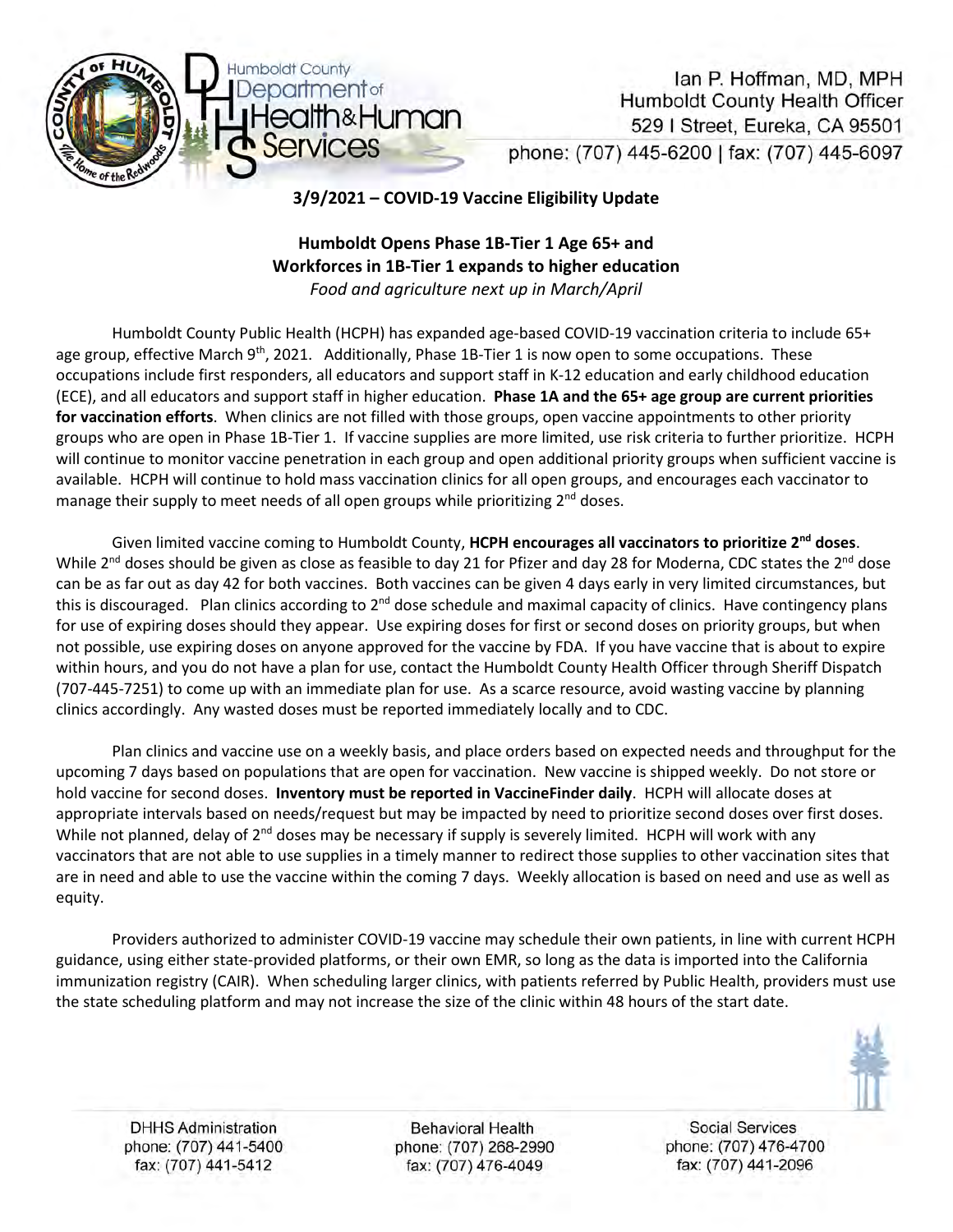### Humboldt County Department of Health & Human Services

For community members who are not patients of approved COVID-19 vaccination practice, who do not have a local provider or who are uninsured, please direct to the following link:

# <https://humboldtgov.org/InterestForm>

When internet access is limited for an individual have family, friends, neighbors fill out the interest form for those unable to do so on their own. If unable to have someone do it on their behalf, direct individuals to call 441-5000 for assistance in filling out the interest form. Those filling out the interest form will be contacted by email when clinics become available. Those with no email will be reached by phone when clinics become available.

# **Phase 1 A – all tiers open now**

### Tier 1 **(OPEN NOW)**

- Acute care, psychiatric and correctional facility hospitals
- Skilled nursing facilities, assisted living facilities, and similar settings for older or medically vulnerable individuals
- Also, in concordance with ACIP, residents in these settings
- Paramedics, EMTs and others providing emergency medical services

#### • Dialysis centers Tier 2 **(OPEN NOW)**

- Intermediate care facilities for persons who need non-continuous nursing
- supervision and supportive care
- Home health care and in-home supportive services
- Community health workers, including promotoras
- Public health field staff
- Primary Care clinics, including Federally Qualified Health Centers, Rural Health Centers, correctional facility clinics, and urgent care clinics
- Tier 3 **(OPEN NOW)**Other settings and health care workers, including
	- Specialty clinics
	- Laboratory workers
	- Dental and other oral health clinics
	- Pharmacy staff not working in settings at higher tiers

**Phase 1B-Tier One - partially open as noted below/future opening dependent on vaccine availability**

- Individuals 65 years and older **(OPEN NOW, PREFERNCE TO AGE/RISK FACTORS IF AND WHEN POSSIBLE)** o Individuals 16-64 with higher risk medical conditions **(NOT YET OPEN – will open statewide March 15th)**
- Those at risk of exposure at work in the following sectors:

| $\circ$ | Emergency services            | (OPEN NOW) |
|---------|-------------------------------|------------|
| $\circ$ | K-12 Education and childcare* | (OPEN NOW) |
|         | o Higher Education*           | (OPEN NOW) |

o Food and agriculture **(NOT OPEN YET – Opening in coming weeks)**

\*educator or support staff (inclusive of transportation, custodial, aides, office staff, cafeteria, maintenance).

Consider using the following language to help determine eligibility groups at your facilities:

# **Please bring a photo ID and proof of employment with you to your appointment so staff can verify your eligibility to receive vaccine.** Examples of proof of employment include:

- A name badge or ID card from your employer
- A paystub with your name and your employer's name
- A letter from your employer verifying your employment status (should include your name and be printed on your agency's letterhead, if possible)
- A printed or electronic copy of the email from your employer inviting you to participate in this clinic (must come from an organizational email address, not a private email address)